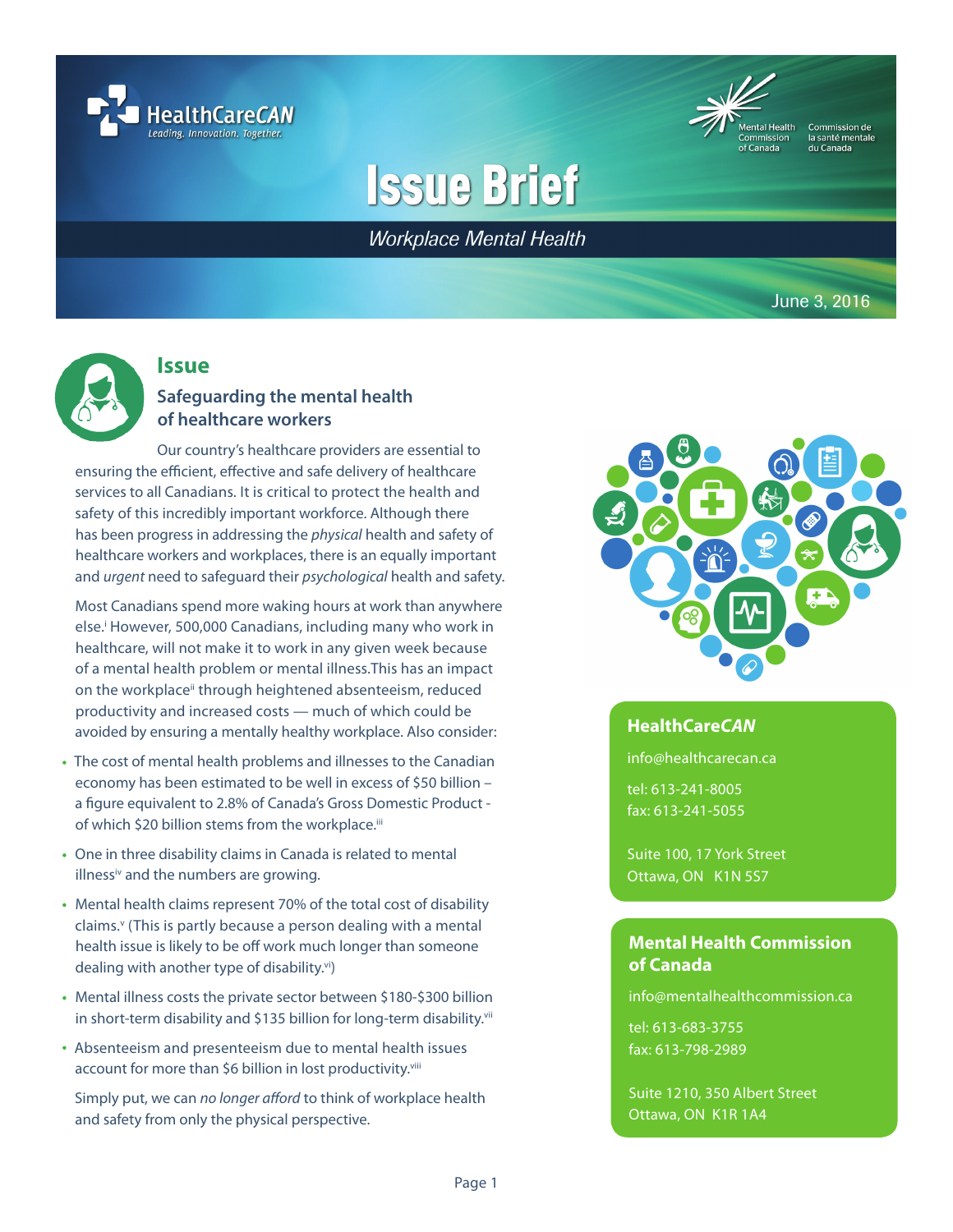

## **Background**

## **Mental Health – An Epidemic in Canada**

One in five Canadians will experience a mental health problem or illness in any given year.<sup>ix</sup> There are 6.7 million people - approximately 20 percent of the country's population - living with a mental illness or mental health problem. This is three times the 2.2 million Canadians living with type-2 diabetes and almost five times the 1.4 million people living with heart disease<sup>x</sup> - diseases that are considered to be at epidemic proportions. Nearly half of all Canadians will have had some form of mental illness by the time they turn 40.<sup>xi</sup> By 2020, depression will become the second leading cause – next to heart disease – of disability adjusted life years for all age groups and both sexes.<sup>xii</sup> At 24%, depression – along with high blood pressure - is the top ranked reason for Canadians seeing a physician<sup>xiii</sup> and one third of hospital stays in Canada are due to mental disorders. Xiv

## **Stigma – The Barrier**

Stigma and discrimination greatly exacerbate the many difficulties faced by people with mental health problems. As a result of stigma and discrimination, many employees do not feel comfortable talking with their employers about mental illness.<sup>xv</sup> Sixty percent of people with a mental illness or a mental health problem won't seek help for fear of being labelled.<sup>xvi</sup> However, with increasing measures being taken to combat stigma related to psychological illness, more and more employees are going to feel safer saying that they have a mental health problem. Healthcare settings must be able and willing to support those employees who do come forward.

## **Healthcare Settings – Taking the Pulse**

Many healthcare workers report a wide range of health conditions linked to work-related stress, including depression, anxiety, substance abuse and even suicide.<sup>1</sup> Over 40% of Canadian physicians report that they are in the advanced stages of burnout<sup>xvii</sup>, an equal percentage of Canadian nurses report burnout, and 14 percent of general nurses have tested positive for symptoms of post-traumatic stress disorder.<sup>xviii</sup> Healthcare workers are 1.5 times more likely to be off work due to illness or disability than people in all other sectors. xix

Many healthcare workers have heavy workloads, significant pressures and a lack of time and resources to adequately do their jobs.<sup>xx</sup> Staff shortages as a result of cut-backs and layoffs are common and can lead to longer and/or more frequent working periods and an increase in personal stress. In addition to "doing more with less," work in the healthcare sector can be emotionally demanding. Ongoing work with patients and their families, and helping people cope with illness and death can result in "compassion fatigue." Employees can also face challenges associated with shift work, workplace violence and bullying, and dealing with rapidly changing practice environments.

## **1...** a fundamental way to better healthcare is<br>through healthier healthcare workplaces; and is<br>is unacceptable to work in, receive care in, gove<br>manage and fund unhealthy healthcare workpl *through healthier healthcare workplaces; and it is unacceptable to work in, receive care in, govern, manage and fund unhealthy healthcare workplaces.*  $\begin{array}{c} 5.5 \ 06 \end{array}$

- Quality Worklife-Quality Healthcare Collaborative, 2006

Workplace violence, often ignored and under-reported, is a pervasive and persistent issue in healthcare, with a significant impact on the psychological health and safety of health workers. One study reported that 46 percent of nurses reported workplace violence during their 5 most recent shifts; one-third said they were physically assaulted.xxi More than 4000 incidents of workplace violence against Canadian nurses were reported between 2008 and 2013.xxii

## **A Winning Prescription: Healthy Workplaces Benefit Patients and Workers Alike**

Like physical illness, psychological illness can lead to absenteeism, loss of skilled workers, presenteeism and high levels of staff turnover - all to the detriment of the healthcare system. Promoting and protecting the psychological health of workers is essential to a well-functioning health system, as well as being "the right thing to do."

Good psychological health is also integral to being an effective healthcare worker.<sup>xxiii</sup> It is difficult, for example, for a health worker to provide high quality patient care if he or she is overly stressed or emotionally exhausted. The psychological health of individual workers also affects the day-to-day dynamics of the entire workplace. For instance, people who don't feel well may not behave well and there may be heightened inter-personal conflict. Good psychological health may contribute to fewer medical errors and patient-safety incidents. It may also contribute to increased productivity and efficiency. Research shows that organizations that actively support the physical, emotional and interpersonal well-being of their employees are more likely to have highly engaged employees – essential to high productivity. $x_{xiv}$ 

<sup>1.</sup> See, for example, Canadian Medical Association. (2010). *Physician health matters: A mental health strategy for physicians in Canada*. Available from: [https://www.cma.ca/Assets/assets-library/document/en/practice](https://www.cma.ca/Assets/assets-library/document/en/practice-management-and-wellness/Mentalhealthstrat_final-e.pdf)[management-and-wellness/Mentalhealthstrat\\_final-e.pdf](https://www.cma.ca/Assets/assets-library/document/en/practice-management-and-wellness/Mentalhealthstrat_final-e.pdf)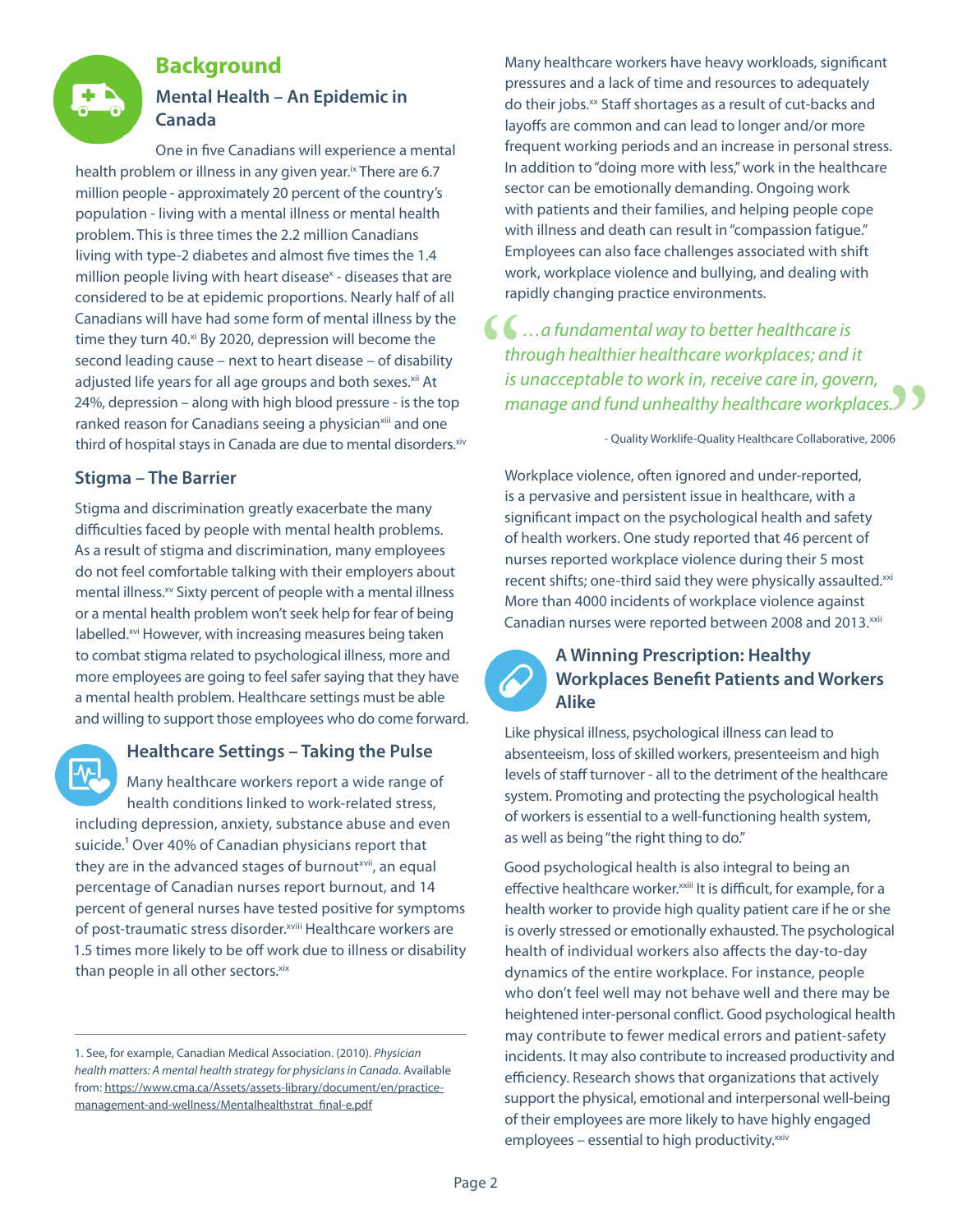Many healthcare organizations are taking important steps on psychological health in the workplace by developing innovative programs to help address emotional and mental health. Some, for example, provide training on emotional intelligence, as well as strategies to teach employees how to pause, reflect and manage their emotions. Employee wellness programs are well established in many places. Some settings are increasingly emphasizing the importance of striving for excellence (rather than perfection) and enhancing the resilience of healthcare workers.<sup>xxv</sup> In some large healthcare organizations, clinical specialists (e.g., psychiatry, psychology, social work, nursing and other healthcare professionals with specialization in mental health issues) are working alongside administrative teams to develop and deliver best practice mental health programs for healthcare workers. *xxvi* Innovative approaches to peer support are also being considered for use in workplaces and also have application to healthcare settings. XXVII

## **Legal Perspective**

Under existing legislation, employers have a legal obligation to maintain a physically healthy and safe work environment. Recent decisions suggest that this obligation also extends to the need to maintain a psychologically healthy and safe workplace.<sup>xxviii</sup> Workplace practices that create the risk of mental injury can, therefore, lead to legal liability. In recent years, Canadian courts have been awarding workers increasingly large damages for mental health injuries.<sup>xxix</sup>



## **Canada Blazing The Trail A World First in Health and Safety**

Canada is leading the way on the issue of workplace health and safety. In 2013, Canada became the first country in the world to launch a voluntary standard intended to safeguard the mental health of employees. The *National Standard of Canada for Psychological Health and Safety in the Workplace* (the *Standard*) is a set of guidelines, tools and resources focused on promoting employees' psychological health and preventing psychological harm due to workplace factors. The Mental Health Commission of Canada (MHCC) championed its development and, soon after the *Standard*'s launch, HealthCare*CAN* released *Psychological Health and Safety in Canadian Healthcare Settings*, a policy statement encouraging its members and all health stakeholders to commit to implementing the *Standard*.

The first mental health strategy for Canada, *Changing Directions, Changing Lives*, also reiterated the importance of psychological health and safety in workplaces.<sup>xxx</sup> The strategy calls for every organization in Canada to adopt the *Standard*.



曽 Several healthcare organizations are already demonstrating leadership in the area of implementing the *Standard*. The MHCC launched a three-year Case Study Research Project (CSRP) in 2014 to better understand how workplaces across Canada are implementing the *Standard*. Of the 41 organizations in the CSRP, 18 – *or 45%* - are in the healthcare sector, comprising the largest sector represented in the study.

While healthcare organizations differ from one another in many ways, there are several distinctive and shared characteristics of healthcare organizations, impacting the nature and success of efforts to implement the *Standard* and improve workplace psychological health and safety.

These can be summarized as follows:

- 1. **Commitment to health.** The core mandate of all healthcare sector organizations is the provision of evidencebased care for all Canadians. This generates a sophisticated awareness of the importance, nature and treatment of physical and mental health issues, making adoption of the *Standard* a natural extension of the healthcare mandate. At the same time, the challenges of providing care to patient populations with complex needs can lead to burnout, compassion fatigue and stigma.
- 2. **Professionally diverse workforce.** Healthcare sector organizations are characterized by cross-disciplinary work teams consisting of highly-trained staff from different professions. This provides a natural forum for multiple perspectives and input into the nature of the work environment. At the same time, this can impede consensus and progress amongst employee groups with differing issues, work agreements and responsibilities.
- 3. **Public Accountability.** Healthcare sector organizations are primarily publicly funded and thus accountable to provincial and federal governing bodies. This responsibility facilitates early adoption of relevant organizational regulations, policies and practices, such as the *Standard*. However, this relationship also means that healthcare sector organizations are subject to changes in government priorities, resources and organizational/governance models which differ from province to province.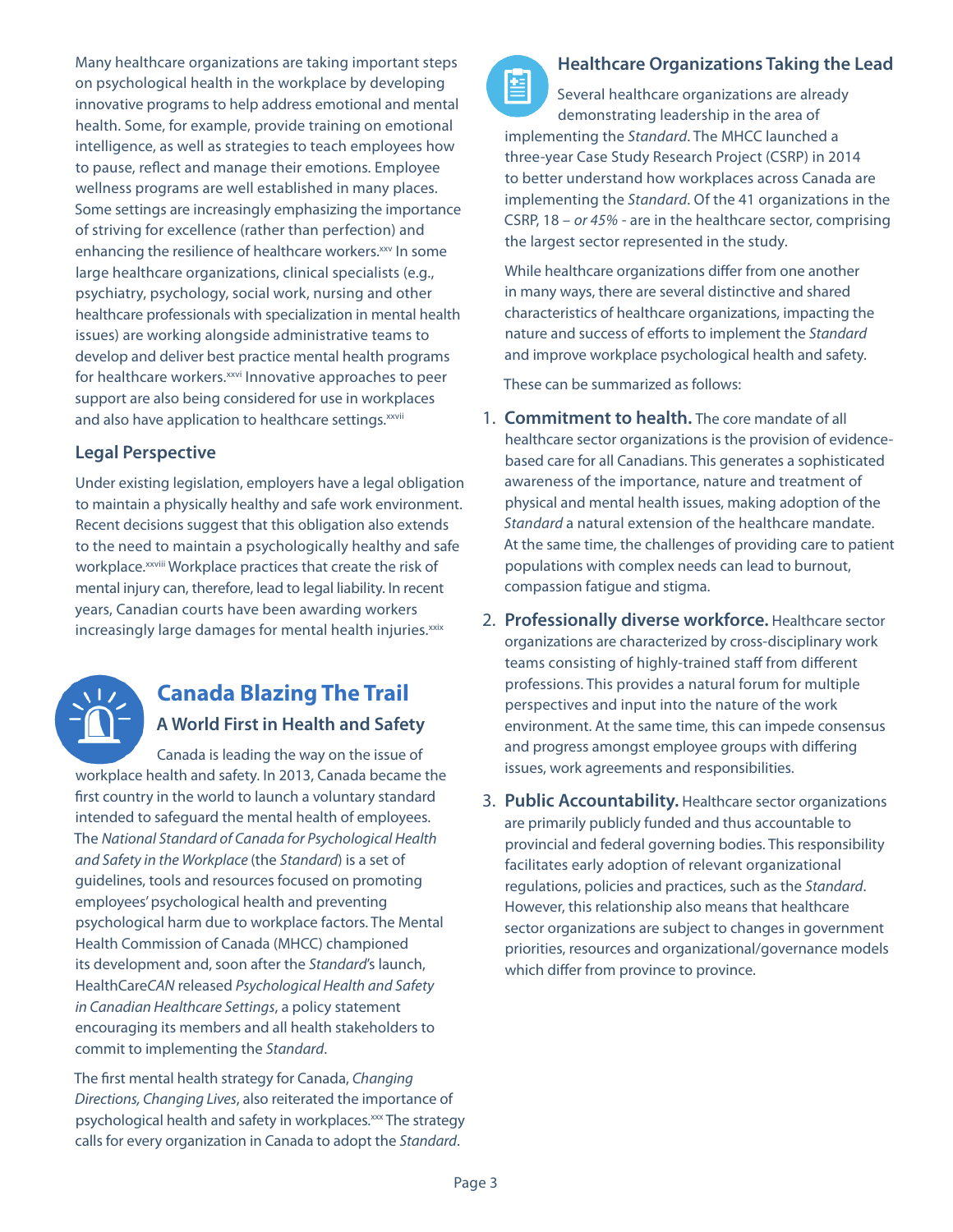

## **Key Learnings – Research, Evidence And Roundtables**

Over the last year, HealthCare*CAN* and the MHCC have undertaken targeted research and

conducted roundtables with healthcare leaders across the country to better understand the unique issues facing their workplaces. This collaboration is intended to build evidence around how these healthcare settings can be better supported to address psychological health and safety. Key learnings and promising practices are included below.

#### **Research**

Based on data from the CSRP, HealthCare*CAN* and MHCC conducted a cross-case analysis, comparing health sector to non-health sector organizations in relation to their progress implementing the *Standard*.

## **Key findings include:**

- Healthcare organizations demonstrate more progress than I. non-healthcare organizations in implementing the *Standard*, motivated by the importance of building an engaged and productive workforce.
- II. The healthcare sector manifests a number of unique strengths and challenges in implementation which distinguish it from the non-health sector.
- III. Healthcare organizations vary considerably in implementation progress and strategy (e.g. staged vs. full roll-out), likely reflecting different levels of organizational readiness for the change.
- IV. Healthcare organizations show notably low levels of employee knowledge and confidence regarding organizational programs and policies related to implementation of the *Standard*.
- V. Healthcare organizations, like non-healthcare organizations, have limited access to indicators specifically reflective of psychological health and safety issues.

## **Key recommendations from the Cross-Case Analysis include:**

- I. Implementation of the *Standard* by healthcare organizations should include evaluation of organizational readiness for this change by use of a tool or resource appropriate to the healthcare context.
- II. Healthcare organizations should measure employee knowledge of and confidence in organizational policies related to implementing the *Standard*, again using a tool or resource appropriate to the healthcare context.
- III. Healthcare organizations that have achieved substantial progress in implementing the *Standard* should be engaged as exemplars and mentors for other healthcare organizations across the country.



## **Roundtables**

HealthCare*CAN* and MHCC hosted roundtables in three locations across Canada (Toronto, November 2014; Charlottetown, June 2015; and, Vancouver, October 2015). The purpose of the meetings was to build relationships and coordinate efforts; identify areas of collaboration among those implementing the *Standard*, or who were interested in implementing it; and increase awareness and uptake of the *Standard*. More than 50 presidents & CEOs, vice-presidents, directors, managers and advisors from across Canada attended the roundtables.

## **Key learnings from the Roundtables include:**

- Leadership, organizational culture, staff engagement I. and the use of data and metrics are essential for creating an organizational environment that enables the implementation of the *Standard*.
	- Leadership includes a visible leadership commitment, buyin from a strong leadership team, and a focus on quality of care and a culture of safety.
	- It is important to have an organizational culture that is a culture of safety and that embodies the value system of a caring organization.
	- Staff engagement means communicating with staff to increase awareness and engagement in the development of implementation strategies and objectives.
	- Existing data and metrics, such as absenteeism reports and employee surveys, are rich in information and can help an organization determine where to start with implementation.
- II. Stigma, competing priorities, lack of awareness, lack of union support and the complexity of implementation are the biggest barriers to implementing the *Standard*.
	- Stigma means that healthcare workers are not comfortable seeking support for their own mental health issues within their workplace.
	- Competing priorities means managers are very busy, they are facing tight budgets and increasing demands on their time.
	- Lack of awareness means that healthcare workers aren't sure what the *Standard* is and how it is different from other wellness initiatives.
	- Without union support, employee mental health and implementation of the *Standard* are difficult to advance.
	- Implementation itself is perceived as complex and not knowing where to start can be overwhelming.
	- Organizational change, such as a merger or redesign, redirects the focus of leaders to other priorities.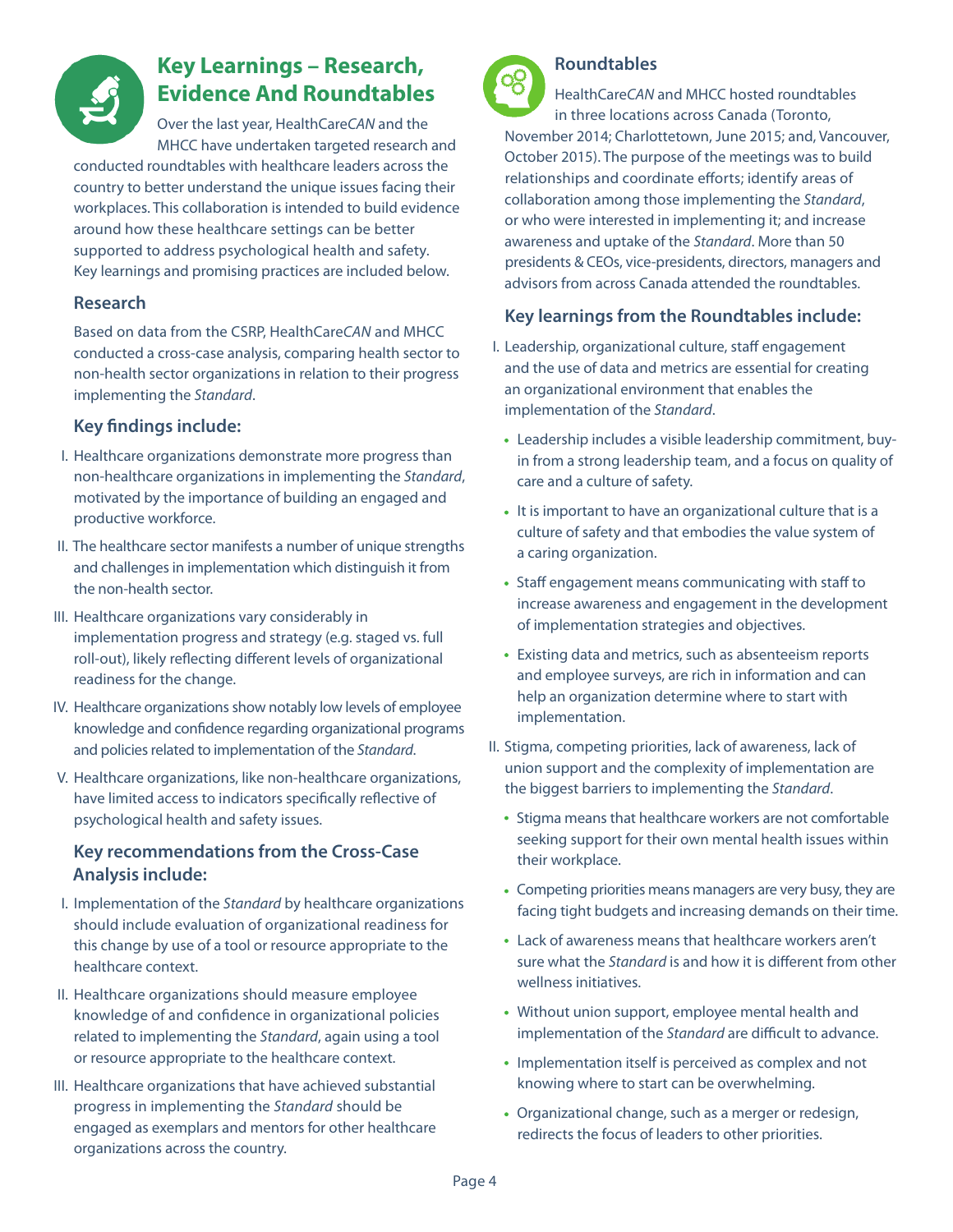

## **Sustaining Momentum And Transforming The System**

HealthCare*CAN* and the Mental Health Commission of Canada are deeply committed to continuing their collaborative efforts to advance workplace mental health within the health sector. Some of these activities include:

- Developing a community of practice that connects thought leaders, builds and engages a community of leaders, creates space to share learnings, resources, experiences and tools, and provides strategic advice on the development of tools and resources.
- Developing practical tools tailored to the healthcare sector.
- Creating an online network or hub of resources where mentoring, education, information sharing, tools and resources, and access to experts exist.
- Launching awareness campaigns showcasing healthcare organizations that have shown leadership and taken action.
- Hosting webinars and offering online education targeting healthcare workers and focusing on mental health in the workplace; aligning with medical schools and other health professionals'/providers' programs.



## **Take Action: Start Now**

Here are some actions your healthcare organization can take to get started transforming your workplace:

- 1. Download the *National Standard* for free at [http://www.](http://www.mentalhealthcommission.ca/English/issues/workplace/national-standard) [mentalhealthcommission.ca/English/issues/workplace/](http://www.mentalhealthcommission.ca/English/issues/workplace/national-standard) [national-standard.](http://www.mentalhealthcommission.ca/English/issues/workplace/national-standard)
- 2. Look at HealthCareCAN's position statement calling on its members to implement the Standard: [http://www.](http://www.healthcarecan.ca/wp-content/uploads/2015/10/CHA_Psychological-Hlth-Safety_policy-statement-FINAL1.pdf) [healthcarecan.ca/wp-content/uploads/2015/10/CHA\\_](http://www.healthcarecan.ca/wp-content/uploads/2015/10/CHA_Psychological-Hlth-Safety_policy-statement-FINAL1.pdf) [Psychological-Hlth-Safety\\_policy-statement-FINAL1.pdf](http://www.healthcarecan.ca/wp-content/uploads/2015/10/CHA_Psychological-Hlth-Safety_policy-statement-FINAL1.pdf)
- 3. Demonstrate visible, sustained commitment and leadership to psychological health and safety in the workplace.
- 4. Look at your data and information to assess your workplace.
- 5. Offer training to managers and supervisors to build the necessary competencies and skills.
- 6. Offer training to staff to build awareness around mental illness.
- 7. Identify the key internal resources and policies that can support staff; communicate them widely.

## **End Notes**

- Mental Health Commission of Canada. (2012). *Changing*  i. *Directions, Changing Lives: The Mental Health Strategy for Canada*. Pp. 28.
- ii. Government of Canada. (2006). The human face of mental *health and mental illness in Canada*. (Ottawa, ON: Minister of Public Works and Government Services Canada, 2006)
- iii. Mental Health Commission of Canada. (2013). Making the *case for investing in mental health in Canada*. Pp. 15
- iv. Bradley, Louise. (2013). The economics of mental health. *Remarks to the Economic Club of Canada*. [Video]. Toronto, Ontario. April 11, 2013. Available from: [http://www.mentalhealthcommission.ca/English/node/5471.](http://www.mentalhealthcommission.ca/English/node/5471.  )
- v. Ibid.
- vi. Ibid.
- vii. P. Jacobs et al. The Cost of Mental Health and Substance *Abuse Service in Canada: A Report to the Mental Health Commission of Canada*. Institute of Health Economics. 2010.
- viii. Mental Health Commission of Canada. (2013). Making the *case for investing in mental health in Canada*. Pp. 17.
- ix. Mental Health Commission of Canada. (2013). Making the *case for investing in mental health in Canada*. Pp. 7.
- Mental Health Commission of Canada. (2013). *Making the*  x. *case for investing in mental health in Canada*. Pp. 7.
- Mental Health Commission of Canada. (2013). *Making the*  xi. *case for investing in mental health in Canada*. Pp.7.
- World Health Organization. Geneva. *Mental Health: A Call for*  xii. *Action by World Health Ministers*. 2001
- Morneau Shepell. *Workplace Mental Health Priorities: 2016*. xiii. February 2016.
- Government of Canada. T*he Human Face of Mental Health*  xiv. *and Mental Illness in Canada* (Ottawa, ON: Minister of Public Works and Government Services Canada, 2006)
- Canadian Medical Association. (2008). *8th annual national*  xv. *report card on health care*.
- xvi. Mental Health Commission of Canada. (2016) [http://www.](http://www.mentalhealthcommission.ca/English/issues/stigma.) [mentalhealthcommission.ca/English/issues/stigma.](http://www.mentalhealthcommission.ca/English/issues/stigma.)
- Ibid. and Hildebrandt, Amber. [2013] *Nearly 25% of Canadian*  xvii. *nurses wouldn't recommend their hospital: Burnout plagues about 40% of respondents, CBC survey suggests.* April 8, 2013. See: [http://www.cbc.ca/news/health/nearly-25-of-canadian](http://www.cbc.ca/news/health/nearly-25-of-canadian-nurses-wouldn-t-recommend-their-hospital-1.1304601)[nurses-wouldn-t-recommend-their-hospital-1.1304601](http://www.cbc.ca/news/health/nearly-25-of-canadian-nurses-wouldn-t-recommend-their-hospital-1.1304601)
- MAJ Deborah A. Hood, *Nurses with symptoms of PTSD need to*  xviii. *be encouraged and offered help*. [http://nursing.advanceweb.](http://nursing.advanceweb.com/Features/Articles/PTSD-in-Nurses.aspx) [com/Features/Articles/PTSD-in-Nurses.aspx](http://nursing.advanceweb.com/Features/Articles/PTSD-in-Nurses.aspx) , Last updated on: February 4, 2011